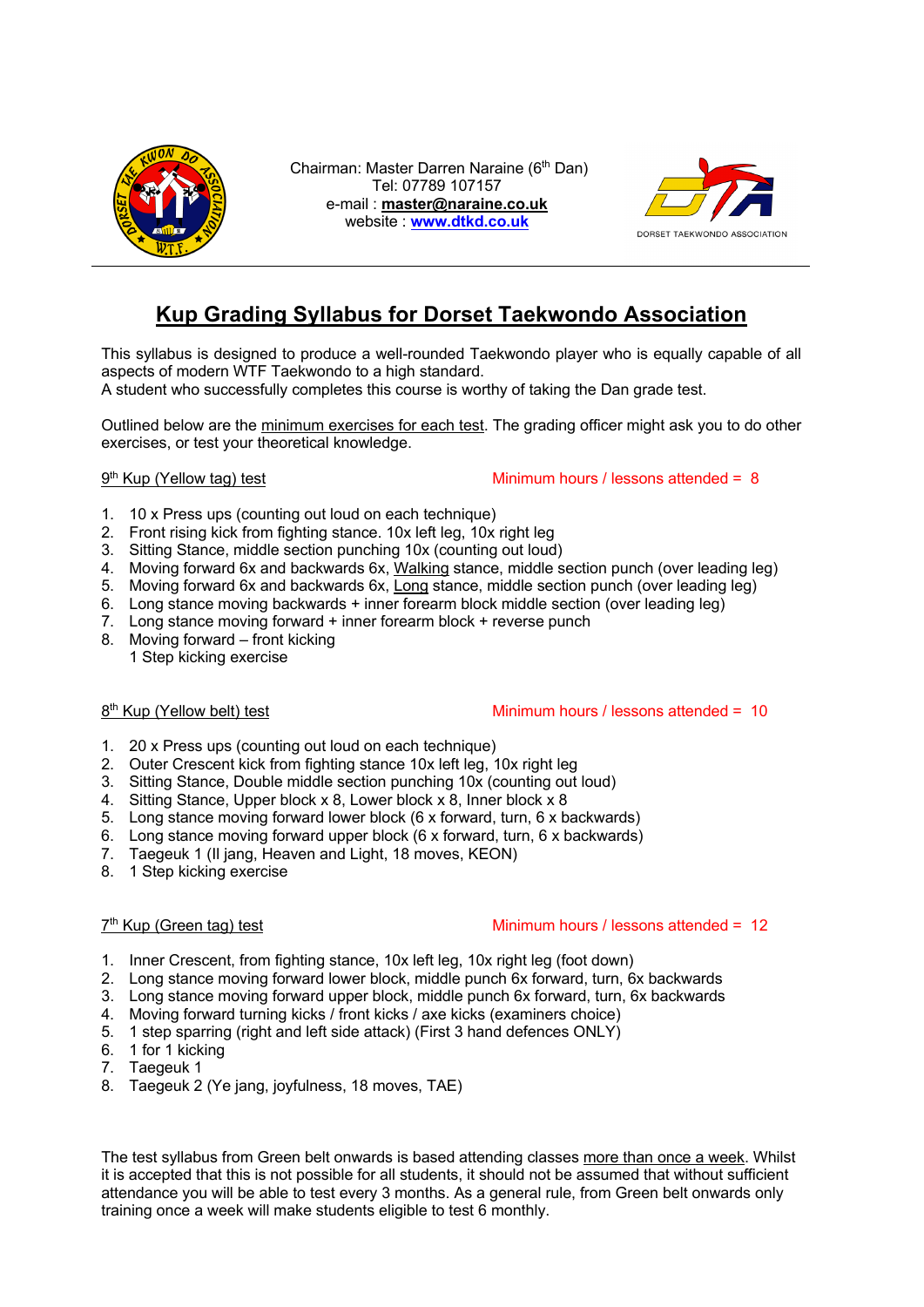

Chairman: Master Darren Naraine (6th Dan) Tel: 07789 107157 e-mail : **master@naraine.co.uk** website : **www.dtkd.co.uk**



## 6th Kup (Green Belt) test Minimum hours / lessons attended = 16

- 1. Taegeuk 3 (Sam jang, Fire and sun, 20 moves, RI)
- 2. Taegeuk 2
- 3. Moving forward and backwards back stance double knife hand guarding block
- 4. Moving forward back stance outer block. Moving backwards inner block
- 5. 1 Step Sparring (right and left side attack) (first 5 ONLY)
- 6. Kicking Exercise 1 step, and 3 Step Kicking exercise, with counter.
- 7. Moving forward side kicking / Step side kick
- 8. Power test, measure up and destruct side kick

Candidates for Blue tag and above need their own protective equipment

5<sup>th</sup> Kup (Blue tag) test Minimum hours / lessons attended = 18

- 1. Taegeuk 4 (Sah jang, Thunder, 20 moves, JIN)
- 2. Taegeuk 3
- 3. skip turning kick;
- 4. slip backwards turning kick
- 5. 1 Step Sparring (right and left side alternate attack; basic 5 with some own variation permitted)
- 6. Kicking Exercise 1 step, and 3 Step Kicking exercise, with counter.
- 7. Free Sparring (own protective equipment required)
- 8. Power test, measure up and destruct turning kick

4th Kup (Blue Belt) test Minimum hours / lessons attended = 18

- 1. Taegeuk 5 (Oh jang, Wind, 20 moves, SEON)
- 2. Taegeuk 4
- 3. Combination kicking Side kick / back kick
- 4. Combination kicking Skip turning kick / back kick
- 5. 1 Step Sparring (attack left and right, simple techniques with some leg attacks permitted same technique each side)
- 6. Kicking Exercise 1 step, and 3 Step Kicking exercise, with counter.
- 7. Free Sparring (own protective equipment required)
- 8. Power test, measure up and destruct back kick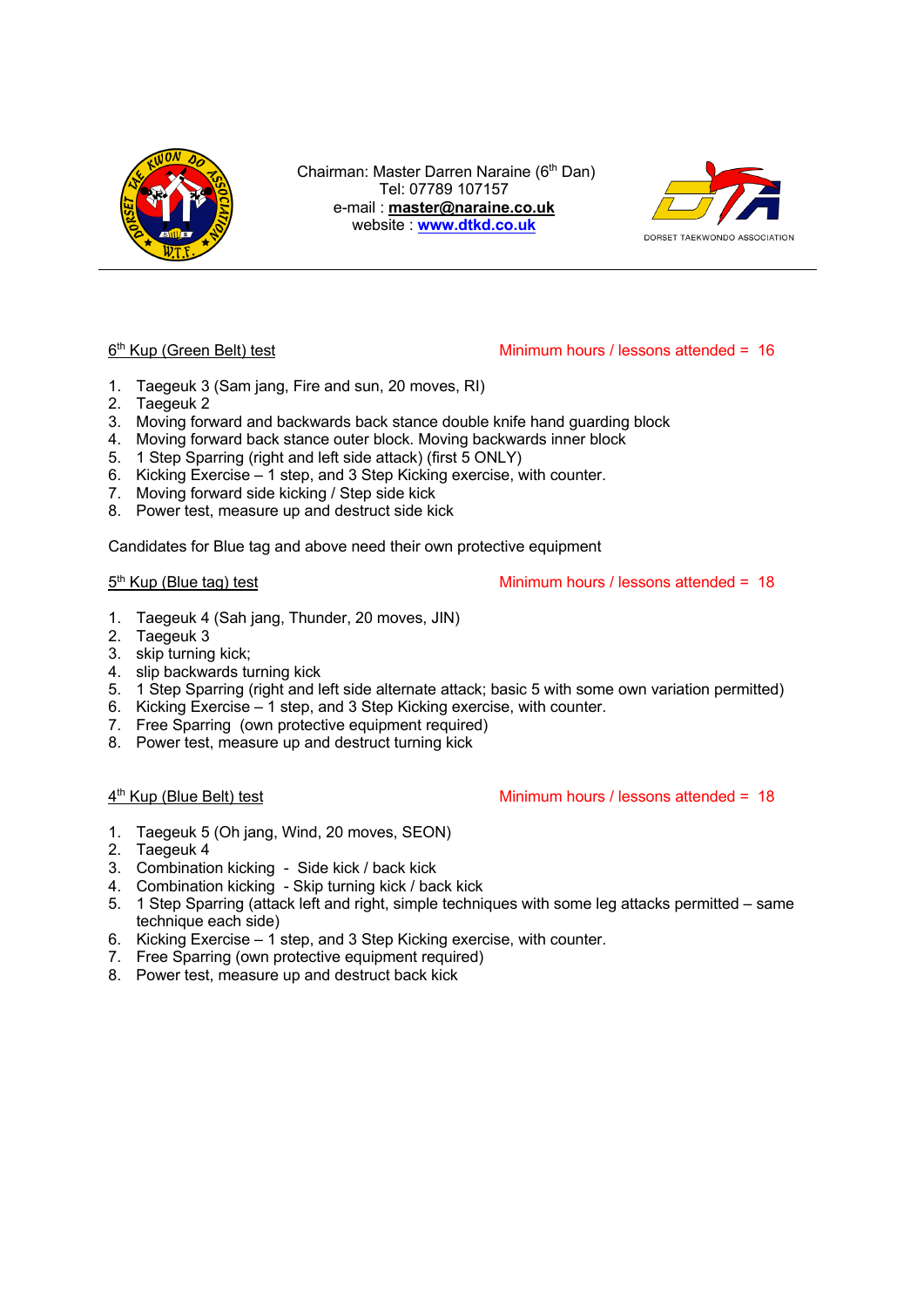

Chairman: Master Darren Naraine (6<sup>th</sup> Dan) Tel: 07789 107157 e-mail : **master@naraine.co.uk** website : **www.dtkd.co.uk**



# $3<sup>rd</sup>$  Kup (Red tag) test Minimum hours / lessons attended = 20

- 1. Taegeuk 6 (Yuk jang, Water, 23 moves, GAM)
- 2. Taegeuk 5
- 3. Reverse turning kick; Reverse turning kick combinations.
- 4. 1 Step Sparring (freestyle i.e does not have to be same each side; hand & leg techniques can be used)
- 5. 1 Step Kicking exercise
- 6. 3 Step Kicking exercise, with counter
- 7. Free Sparring (own protective equipment required)
- 8. Power test, measure up and destruct reverse turning kick

2<sup>nd</sup> Kup (Red Belt) test Minimum hours / lessons attended = 24

- 1. Taegeuk 7 (Chil jang, Mountain, 25 moves, GAN)
- 2. Taegeuk 6
- 3. 1 Step Sparring (freestyle, hand and leg techniques; some locks and take downs)
- 4. 1 Step Kicking exercise
- 5. 3 Step Kicking exercise, with counter
- 6. Straight line kicking examiners choice
- 7. Free Sparring (own protective equipment required)
- 8. Power test, measure up and destruct side kick (2 boards)

1<sup>st</sup> Kup (Black tag) test (6 month) Minimum hours / lessons attended = 40

- 1. Taegeuk 8 (Pal jang, Earth, 24 moves, GON)
- 2. Taegeuk 7
- 3. 1 Step Sparring (freestyle, hand and leg techniques; some locks and take downs must be demonstrated)
- 4. 1 Step Kicking exercise
- 5. 3 Step Kicking exercise, with counter
- 6. Straight line kicking examiners choice
- 7. Free Sparring (own protective equipment required)
- 8. Power test, measure up and destruct students choice, one hand and one leg technique